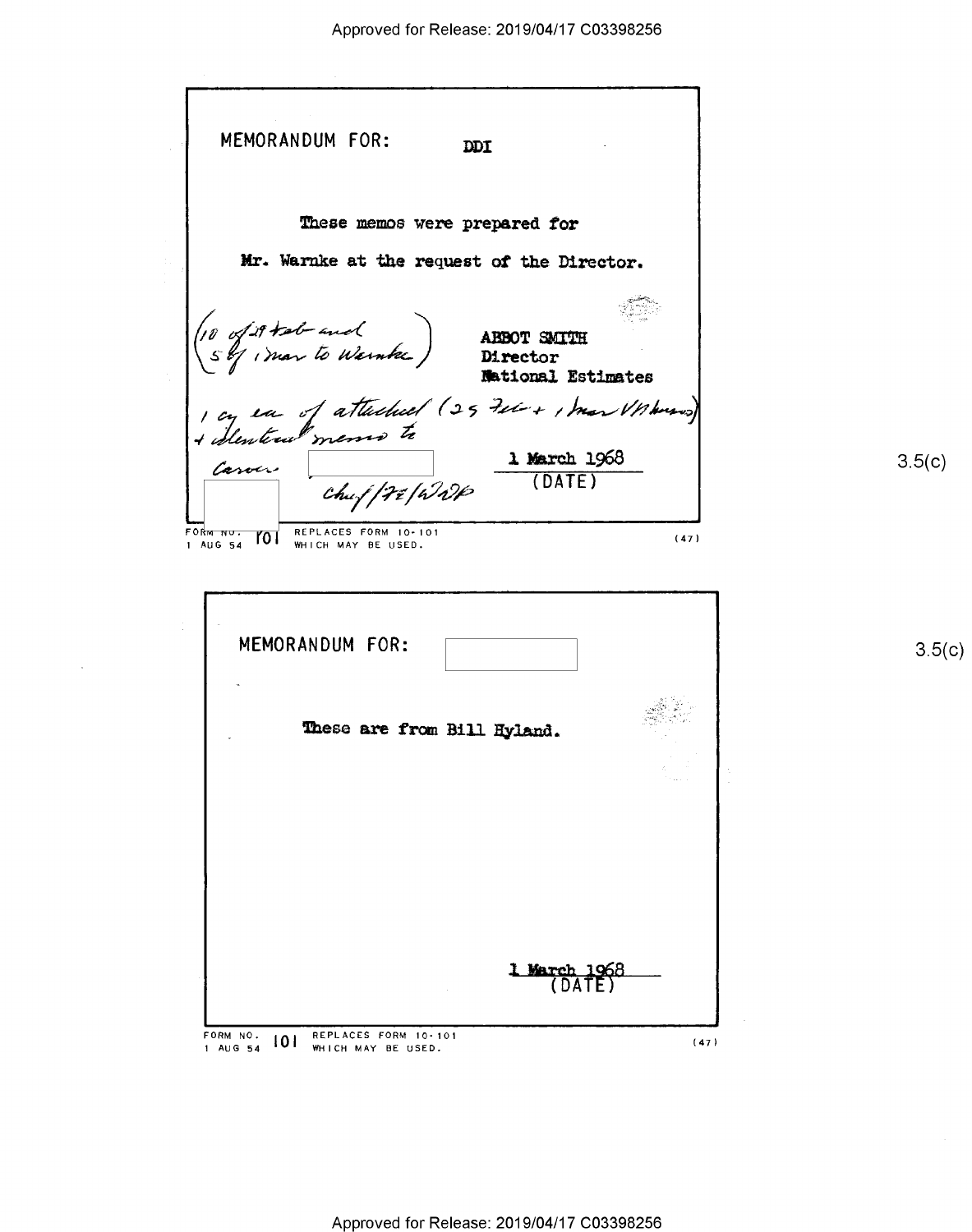MEMORANDUM FOR: The Director

Here is the memo you requested yesterday, for Mr. Warnke tomorrow morning. We need to do a corrected copy after you have seen it.

Meanwhile I have talked with Warnke. He agrees that there need not be an SNIE. We shall send him tomorrow a (second) memorandum on the questions posed for the SNIE plus the questions passed to George Carver. I will get this to you tomorrow before we send it.

> ABBOT SMITH Director **Mational Estimates**

29 February 1968

REPLACES FORM 10-101 FORM NO.  $101$ WHICH MAY BE USED. 1 AUG 54

 $\hat{\mathbf{z}}$ 

 $(47)$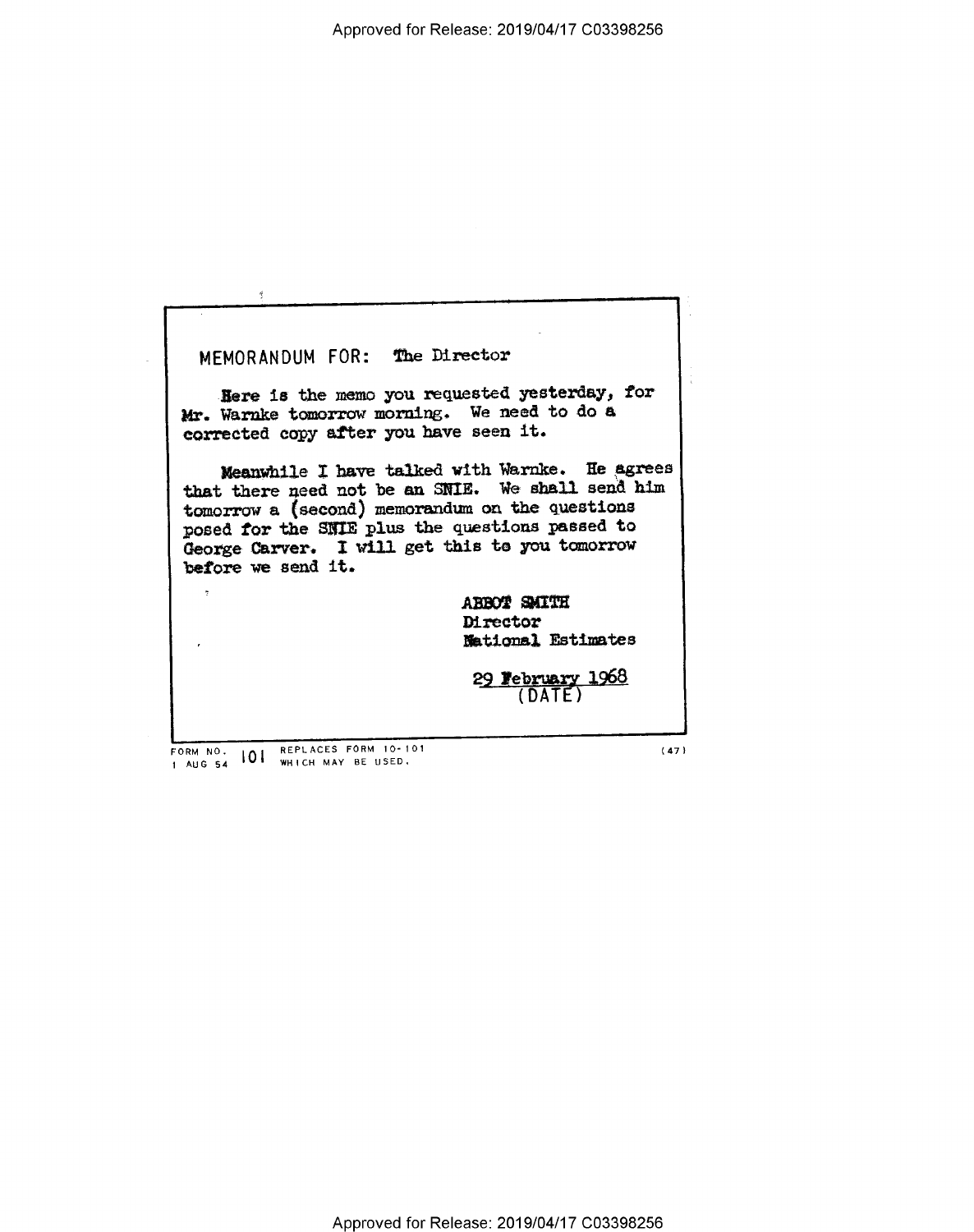Approved for Release: 2019/04/17 C03398256  $S$ -E-C- $R$ -E-T

CENTRAL INTELLIGENCE AGENCY

1 March 1968

MEMORANDUM

QUESTIONS CONCERNING THE SITUATION IN VIETNAM **SUBJECT:** 

THE COMMUNIST POSITION I.

> How does Hanoi view the present phase of the war; for example, has Hanoi concluded that a protracted conflict is impossible and that it must gain victory this year or collapse?

Hanoi's strategy of revolutionary warfare in South  $\mathbf{1}$ . Vietnam has always embraced two propositions: to prepare for a protracted struggle and to seek victory in the shortest possible time. From the introduction of large US forces in 1965, through the summer of 1967 the emphasis was on the probability of a prolonged war of attrition. Some backing away from the protracted war theme became evident in captured documents and Hanoi's propaganda later in 1967. In our view the intensity of the Tet offensive and the exertions being made to sustain pressures confirms that Hanoi is now engaged in a major effort to achieve early and decisive results. Yet the Communists probably have no rigid timetable. They apparently have high hopes of achieving their objectives this year, but they will preserve considerable tactical flexibility.

 $S - B - C - R - E - T$ 

GROUP 1 Excluded from automatic downgrading and declassification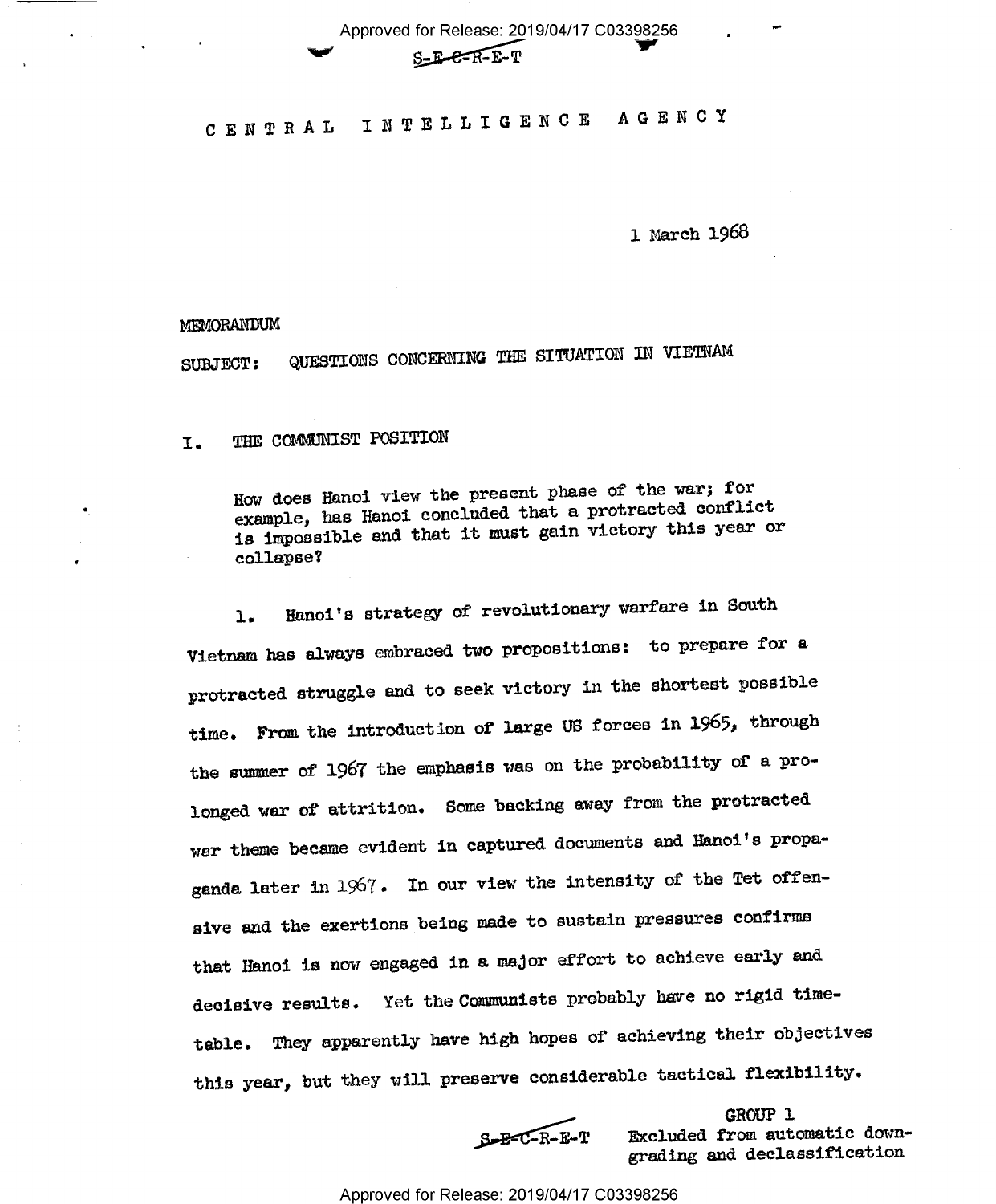Approved for Release: 2019/04/17 C03398256



2. It is still not altogether clear why the Vietnamese Communists chose this course of action at this time. They certainly were not desperate or fearful of early collapse. A reconsideration of their capabilities to succeed in a long war may have been a contributing factor. And they probably regarded the balance of forces as sufficiently favorable to warrant a major and widespread offensive. The fact of Presidential elections in the US may have influenced their decision, and, of course, the tactical advantage of the Tet truce played a role in the immediate timing. In any case, it does not appear that they undertook the pre sent offensive because they had concluded that protracted conflict was no longer feasible for them.

What are the capabilities of the NVA/VC forces to sustain their present offensive, and, if they choose to, continue a prolonged war thereafter?

3. There is no doubt that the Communists have already paid a high price in the present offensive phase. They have not only lost manpower, but also quality resources such as the special units employed in the Tet attacks. Nevertheless, prior to Tet there was apparently a strenuous drive to bring units up to strength with new recruits and upgraded guerrillas. Complete

 $\overline{\phantom{0}}$  $S-E-C-R-E-T$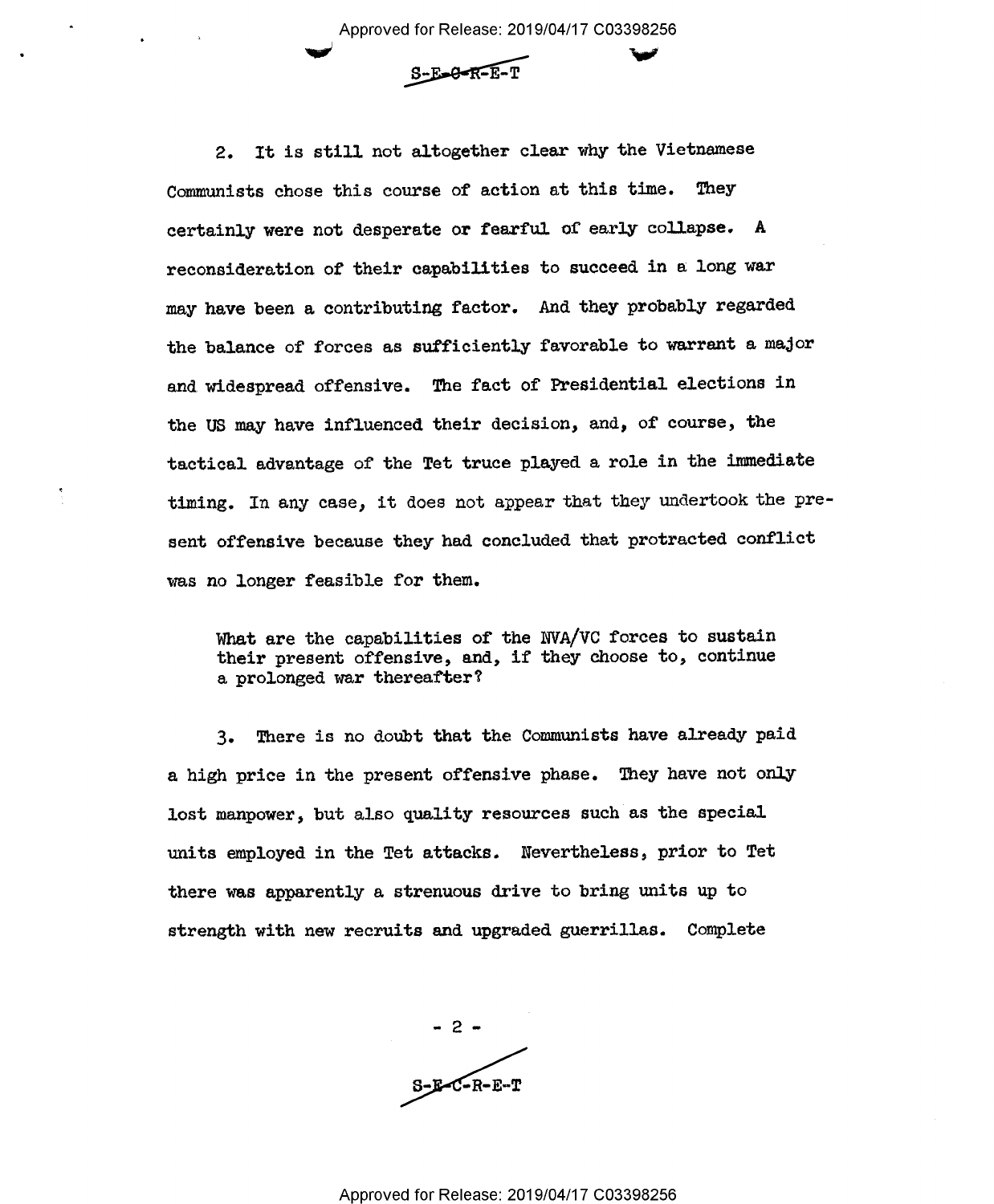1 Approved for Release: 2019/04/17 C03398256  $\checkmark$ 

\_\_\_s,s~c=§3E:Er'

guerrilla units also were merged with Local forces to form larger elements. Infiltration of replacements and units from the North has probably been heavier than previously believed. A part of the Main Forces have been withheld from major combat. Finally, an intensive effort to raise new levies is underway in the rural areas, where the Comunists now enjoy fuller access. 'Thus, it is conceivable that the enemy's gross strength is not significantly lower now than it was in the latter part of 1967.

H. The Communist supply position might be a factor limiting combat capabilities in the next few months. Many forces are now deployed away from their bases at the end of longer lines of supply. Expenditures of ammunition and losses of equipment have been relatively high. These factors will be offset in some degree by the extraordinary stockpiling that evidently took place before Tet and by the increased availability of manpower in the countryside which will permit the continued portering of military supplies and food to VC/NVA forces.

5. While not strictly a matter of physical capability, the Comunist position is much enhanced, for the time being at least, by their possession of the strategic initiative. Within limits this permits them to choose the time and place of combat and to

> -3-  $R = C - R - R - T$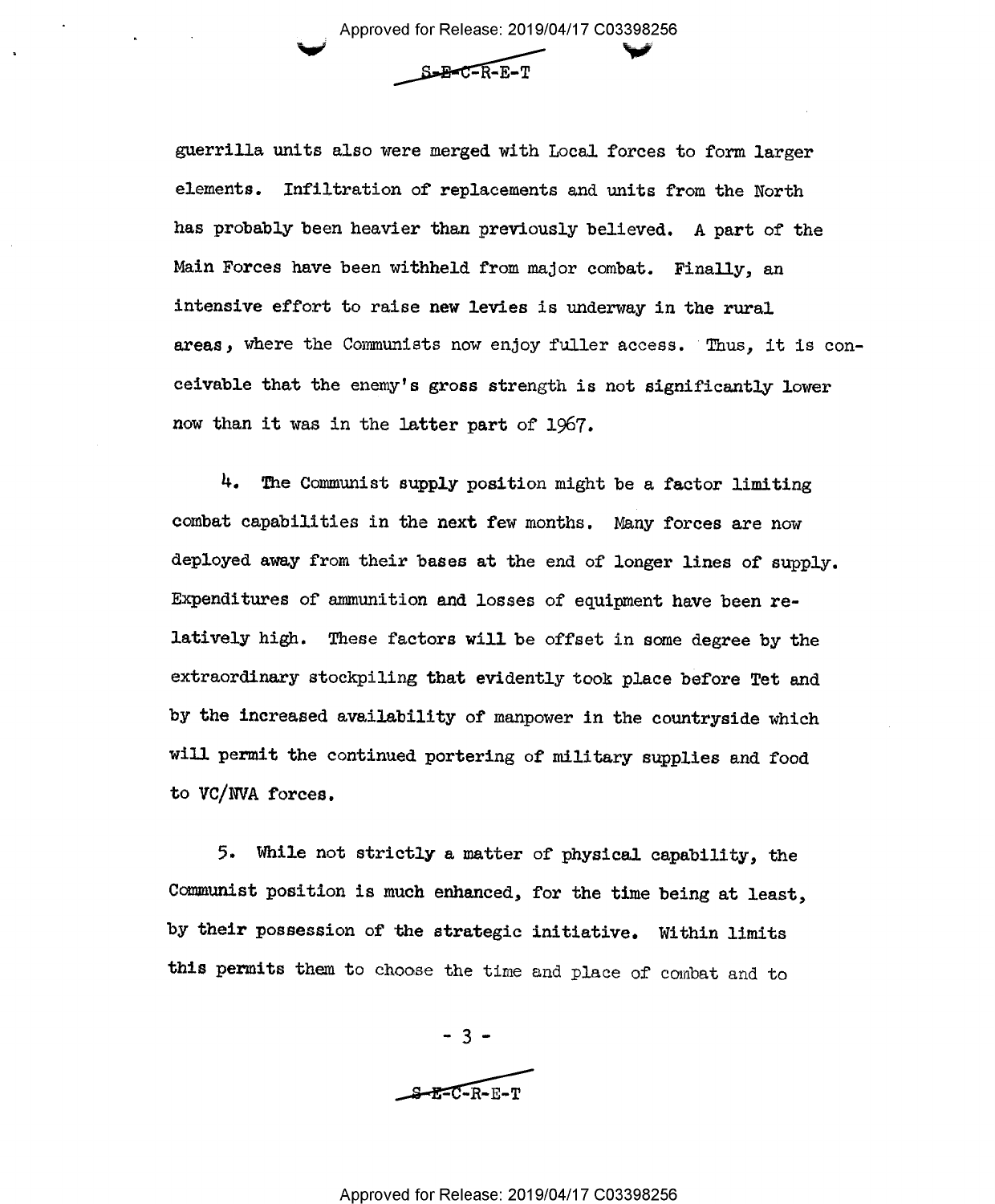' Approved for Release: 2019/04/17 C03398256

 $\sim$ 

 $S-E=Q-FE-F$ 

keep US/AHVN forces pinned down and dispersed in static defense of many potential targets.

6. Accordingly, we believe that the NVA/VG forces have the capability to sustain a relatively high level of cmbat and occasionally to intensify it over the next several months, including rocket and mortar attacks on urban areas and military installations, major battles with US forces and assaults on selected cities. At the same time, the Communists will have resources to consolidate their hold on formerly pacified and contested areas.

7. It is conceivable that the Communists regard the present campaign as so critical to the ultimate outcome of the war that they will commit their full resources to a maximum effort in the near term, even at risk of very high losses. But it is far more likely that they probably will not use their resources in such a reckless manner as to deny themselves the possibility of continuing the struggle well beyond the next several months.

-1,-  $S-E-E-F-E-T$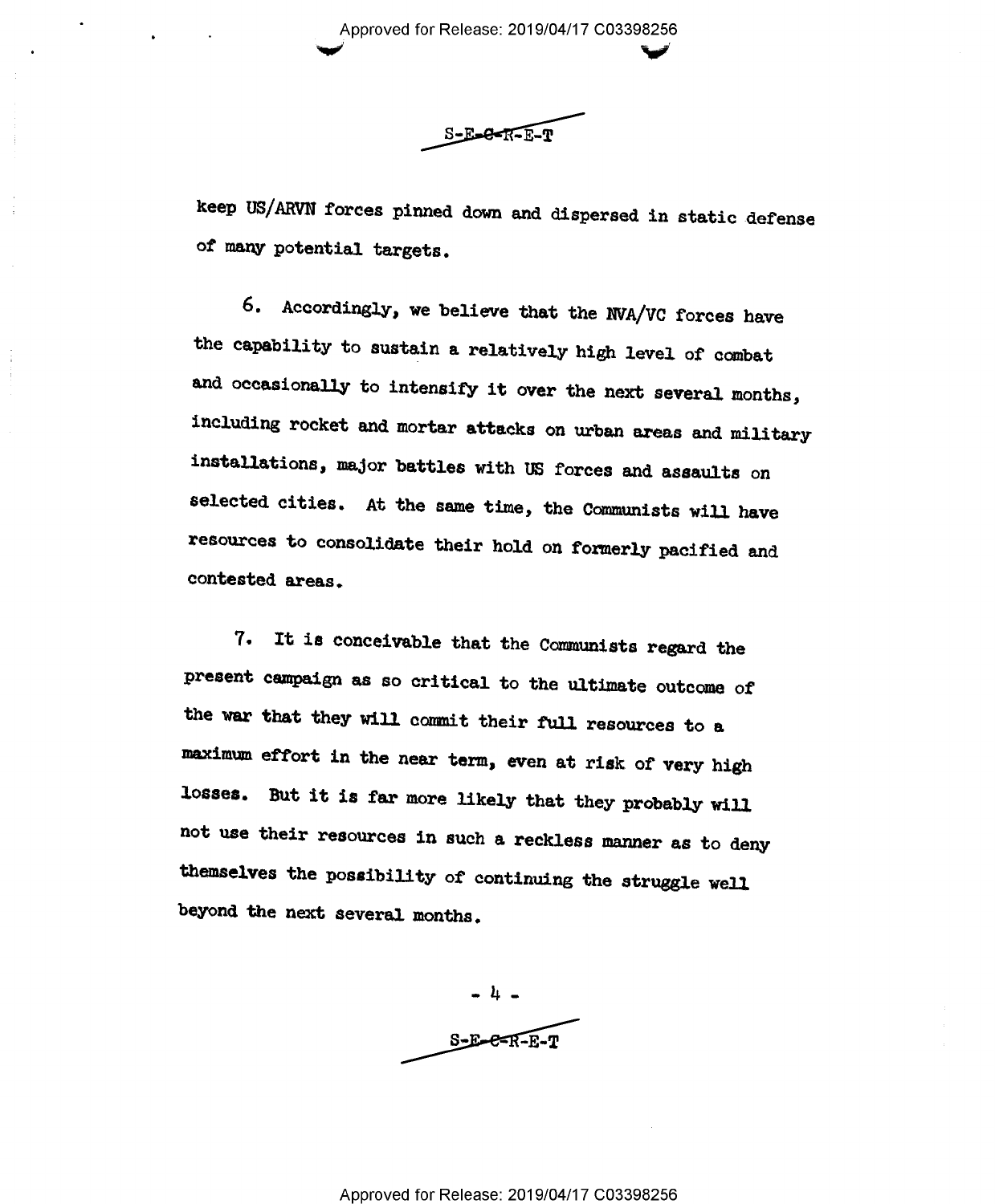Approved for Release: 2019/04/17 C03398256<br>S-E-C-R-E-T

particular What is the Communist attitude toward negotiations: in<br>particular how would Hanoi deal with an unconditional<br>cessation of US hombing of NUM and an unconditional terms for a settlement? cessation of US bombing of NVN and what would be its

8. The Communists probably still expect the war to end eventually in some form of negotiations. Since they hope the present military effort will be decisive in destroying the GVN and ARVN, they are not likely to give any serious consideration to negotiations until this campaign has progressed far enough for its results to be fairly clear.

9. If, however, the US ceased the bombing of North Vietnam in the near future, Hanoi would probably respond more or less as indicated in its most recent statements. It would begin talks fairly soon, would accept a fairly wide ranging exploration of issues, but would not moderate its terms for a final settlement or stop fighting in the South.

10. In any talks, Communist terms would involve the establishment of a new "coalition" government, which would in fact if not in appearance be under the domination of the Communists. Secondly, they would insist on a guaranteed withdrawal of US forces within some precisely defined period. Their attitude toward other issues would be dictated by the degree of progress in achieving these two primary objectives, and the military-political situation then obtaining in South Vietnam.

> - 5 -  $S=E-E-E-T$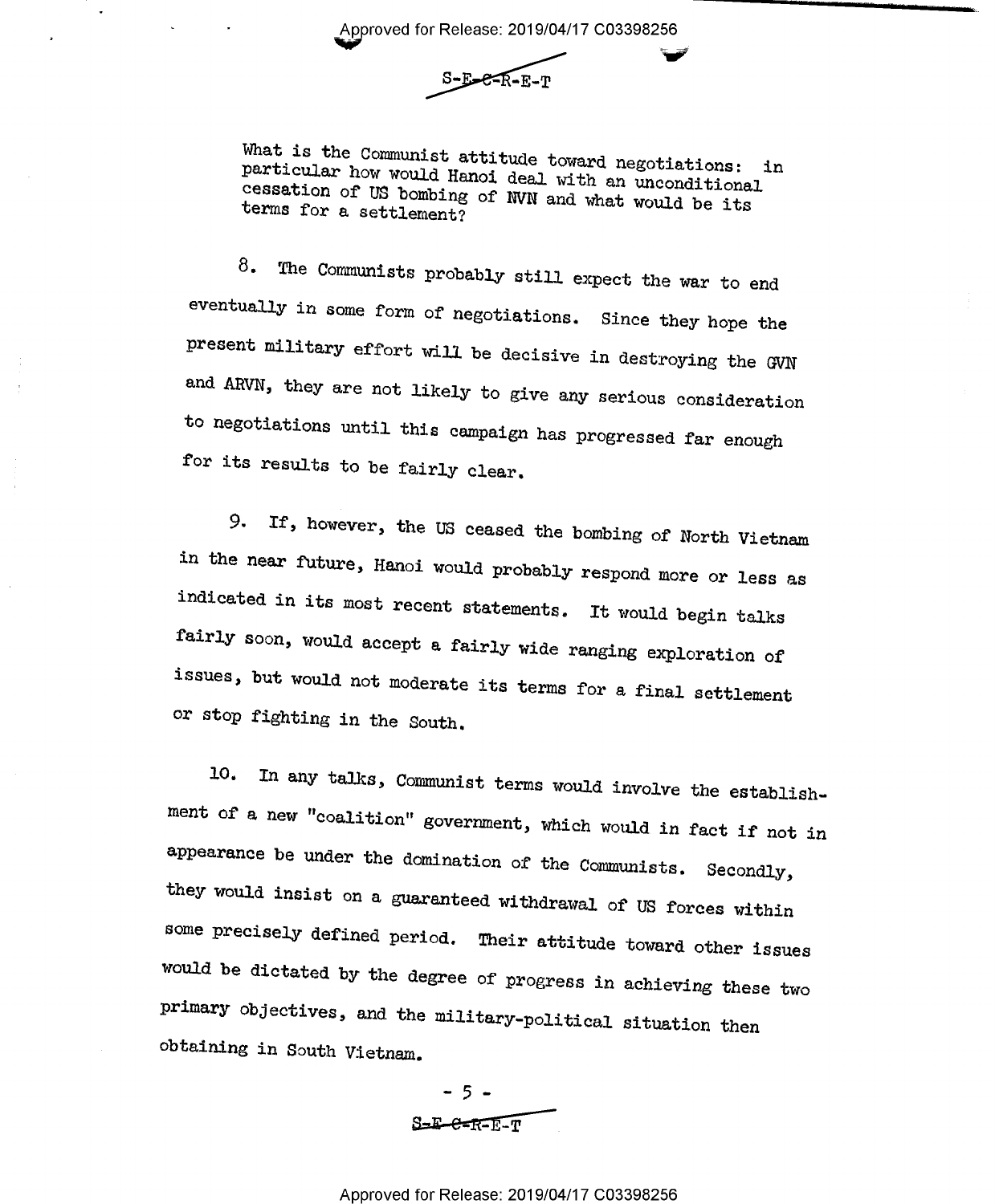Approved for Release: 2019/04/17 C03398256

 $S - E = C - R - E - T$ 

ll. Cessation of bombing and opening of negotiations without significant Comunist concessions would be deeply disturbing to the Saigon government. There would be a real risk that the Thieu-Ky regime would collapse, and this would in fact be part of Hanoi's calculation in accepting negotiations.

## THE OUTLOOK

What is the likely course of events in South Vietnam over the next 10 months, assuming no change in US policy or force levels?

12. In the assumed circumstances a total military victory by the Allies or the Comunists is highly unlikely in the next l0 months. It is manifestly impossible for the Communists to drive US forces out of the country. It is equally out of the question for US/GVN forces to clear South Vietnam of Communist forces. It is possible, however, that the overall situation in this period will take a decisive turn.

13. We think it unlikely that this turn could be in the US/GVN favor. To be sure, Communist forces are now exposed to aggressive counteraction, their supply lines are extended, and some base areas may be vulnerable. Morale may be poor in some of the units which have suffered heavy losses. But we see no

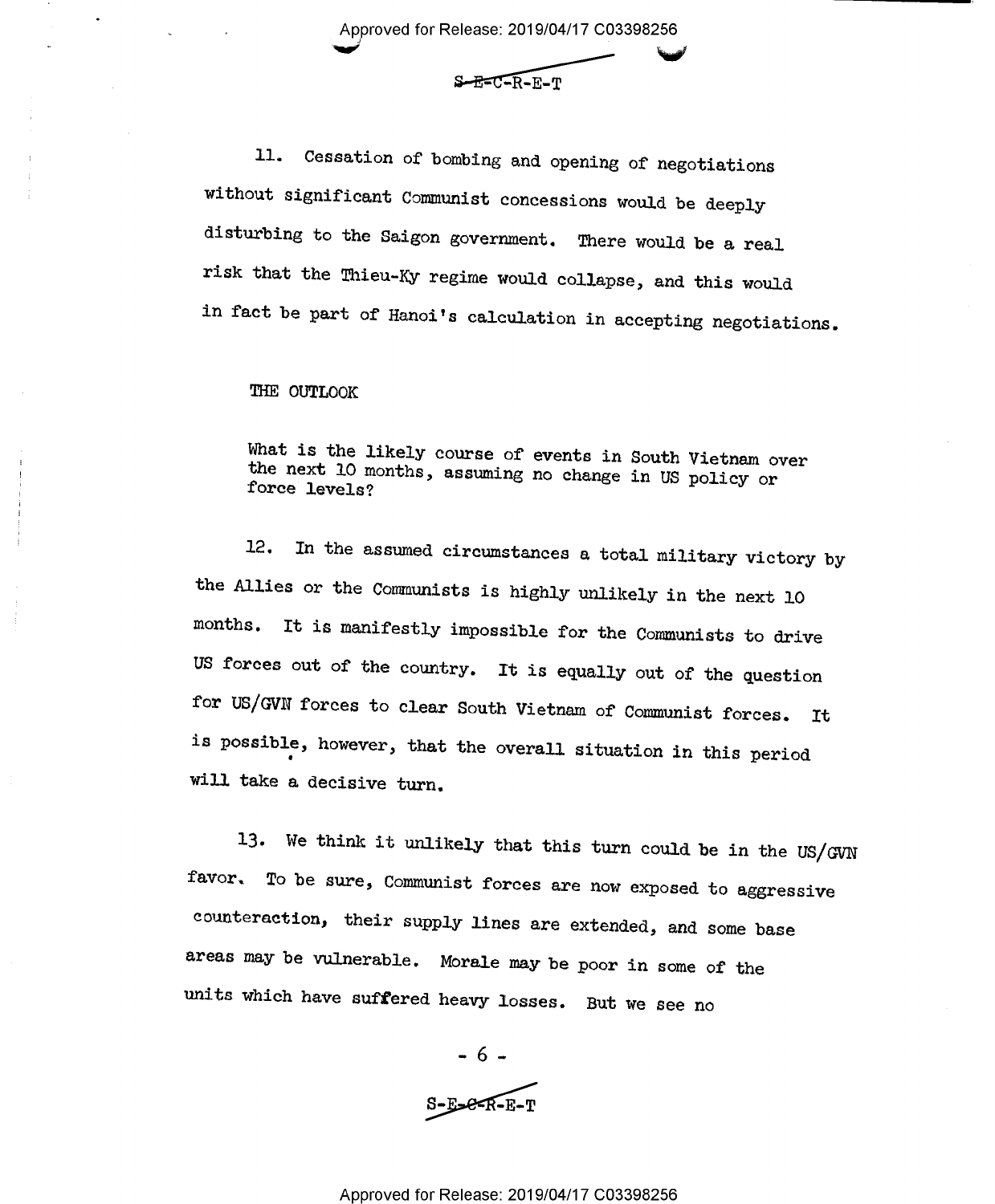Approved for Release: 2019/04/17 C03398256<br> $S-E-C-R-E-T$ 

evidence yet that the GVN/ARVN will be inspired to seize the initiative, go over to the attack, exploit the Comunist vulnerabilities, and quickly regain the rural areas. We doubt they have the will and capability to make the effort.

14. Far more likely is an erosion of the ARVN's morale and effectiveness. We do not believe that the GVN will collapse, or that the ARVN will totally disintegrate. But there is a fairly good chance that Communist pressures will result in a serious weakening of the GVN/ARVN apparatus and an end to its effective functioning in parts of the country. In these circumstances, virtually the entire burden of the war would fall on US forces.

15. The Communists too will be weakened by further offensive efforts. Losses will be heavy, combat effectiveness will be lowered, and morale will be damaged by the failure to achieve a complete victory. Even though their situation vis-avis the ARVN will be strong, their forces will probably not be in a position to register decisive advances unless they radicallyescalate the war by an all-out invasion.

-7..  $S-E-C-R-E-T$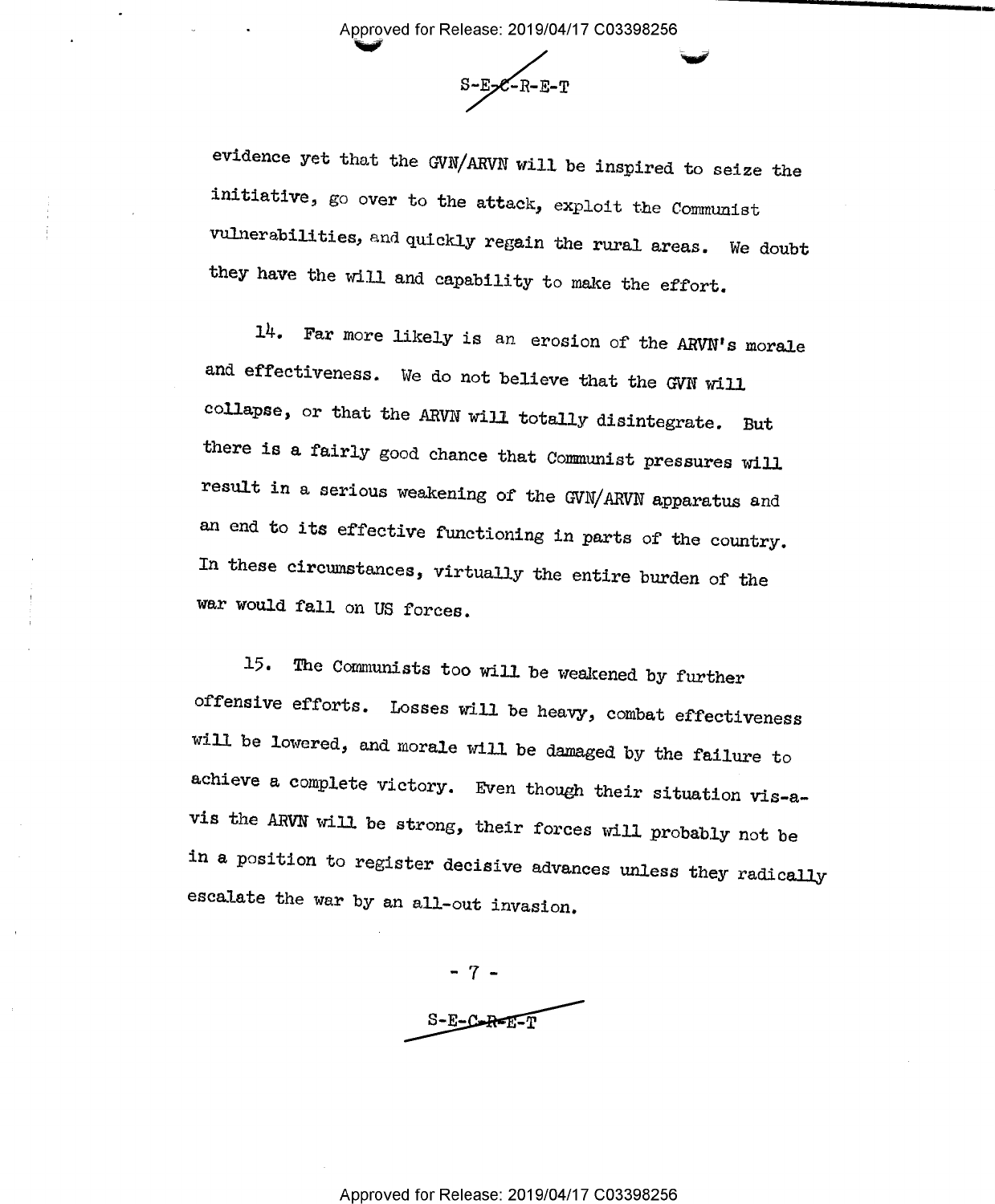Approved for Release: 2019/04/17 C03398256

is

 $S$ <sub> $E$ </sub> $E$  $R$  $E$  $T$ 

16. In sum, there is a high risk that both the ARVN and GVN will be seriously weakened in the next months, and perhaps decisively so. Our best estimate is that in the assumed cir~ cumstances the overall situation l0 months hence will be no better than a standoff.

## REACTIONS TO US COURSES OF ACTION

months if US forces are increased by  $50,000$ , by  $100,000$ , or by  $200,000$ ? What is the likely NVA/VC strategy over the next <sup>10</sup> or by 200,000?

17. We would expect the Communists to continue the war. They still have resources available in North Vietnam and within South Vietnam to increase their troop strength. Their strong logistical effort and their ability to organize and exploit the people under their control in the South enable them to counter US increases by smaller increases of their own. Over a ten-month period the Communists would probably be able to introduce sufficient new units into the South to offset the US maneuver battalion increments of the various force levels given above.

18. We cannot foresee the outcome of future combat resulting from the increase in US forces. The Communists would probably

 $- 8 -$ 

 $S = B - C - R - E - T$ 

## Approved for Release: 2019/04/17 C03398256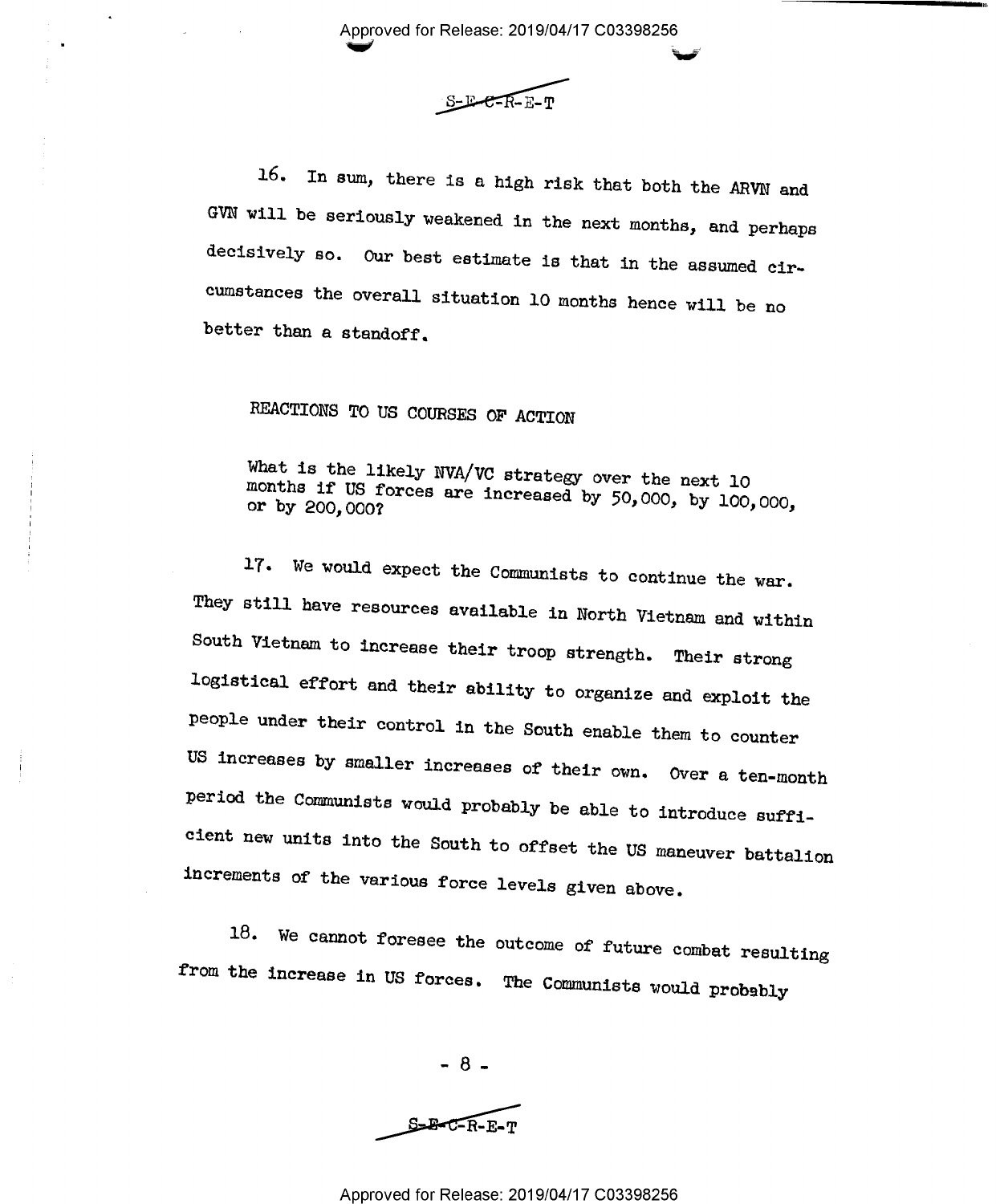Approved for Release: 2019/04/17 C03398256  $S-E-**E-F**=**T**$ 

have to modify their current tactics, especially if the US increments were large enough to permit the formation of <sup>a</sup> strategic reserve as well as providing for the partial relief of the ARVN. In some places, they would retreat from the urban areas, trying to hold as much as possible of the countryside.

19. The prospect of heavy US reinforcements might persuade Hanoi to gamble on an all-out invasion from the North to seize Northern I Corps before reinforcements could be committed. It is also possible that the Communists would greatly expand their military pressures in Laos. The purpose of such a move would be to draw off US forces from South Vietnam, and to indicate that, unless the war was ended, the US faced a continued expansion of its commitment .

20. We would not expect the addition of any given number of US troops to change the policy or attitude of the USSR or China. Both would be willing to increase assistance in weaponry and Peking would offer more manpower for North Vietnam. Both would be concerned that the US would still be frustrated and would eventually be led to invade North Vietnam. But neither China nor the USSR would be likely to enter the war in response

> -9-  $5 - 1 - 1 - 1 - 1$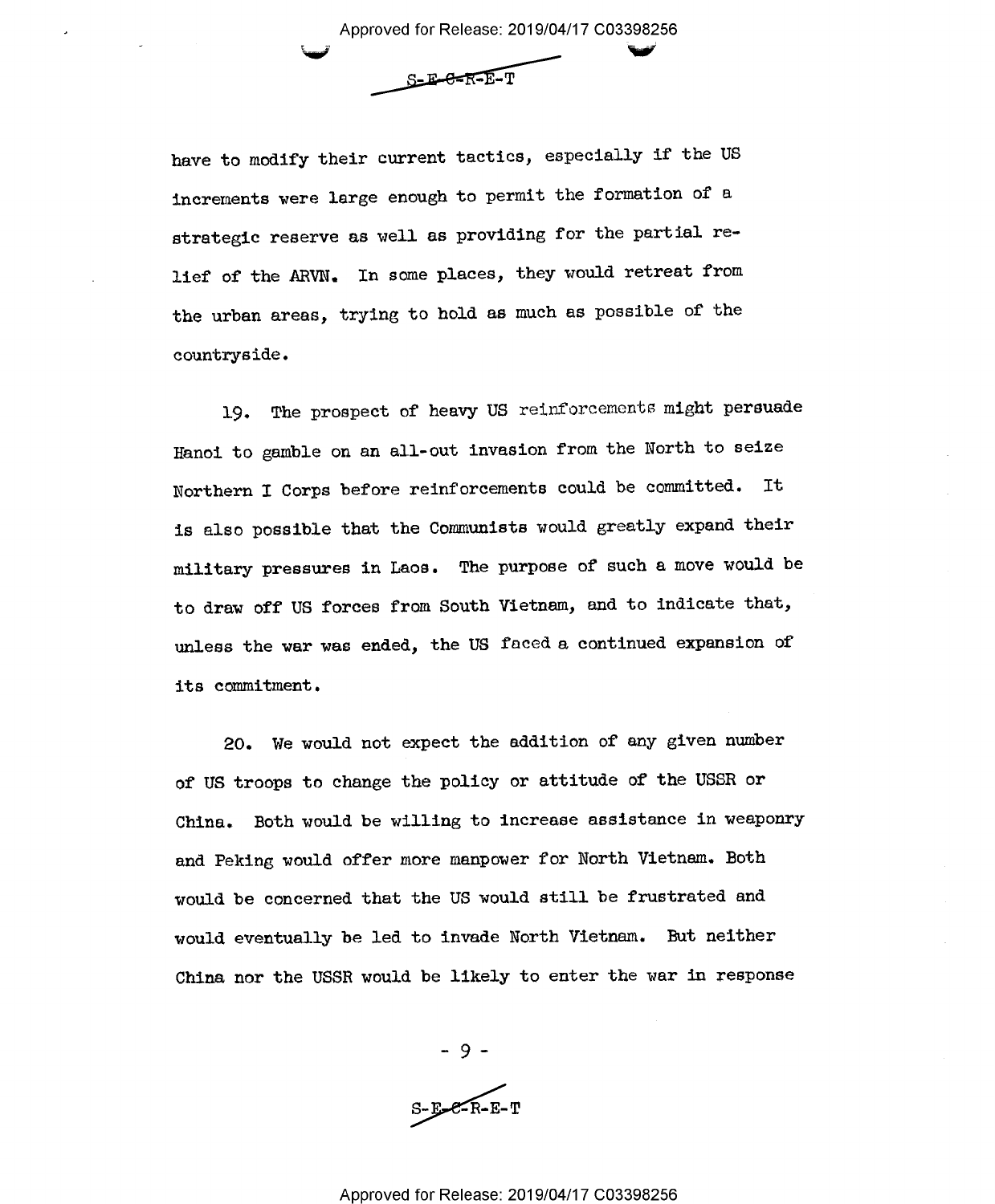'w'

 $S-E-C-R-E-T$ 

to a US buildup, and neither would be likely to take drastic diversionary moves outside of Vietnam.

21. The general international climate would certainly worsen for the US. There would be greater apprehension that the war in Vietnam would inevitably expand to the point of <sup>a</sup> US conflict with China, and perhaps even with the USSR. Many countries would blame the US for not trying to negotiate with Hanoi. International pressures for an end to the fighting would increase. At the same time, some US allies in Asia would be relieved that the US chose to reinforce rather than accept an unfavorable political settlement.

What is the likely Communist reaction to a change in US strategy toward greater control over population centers, with or without increased forces?

22. In general the Communists would view this move as <sup>a</sup> success for their strategy. Their tactical response in such circumstances would depend mainly on the nature of US enclaves. If these were fairly large and embraced much of the outlying countryside, the Communists would believe them to be porous enough to infiltrate and harass, much as they are doing now. If the defensive perimeters were fairly solid, however, the

> $-10 S-E-C-R-E-T$